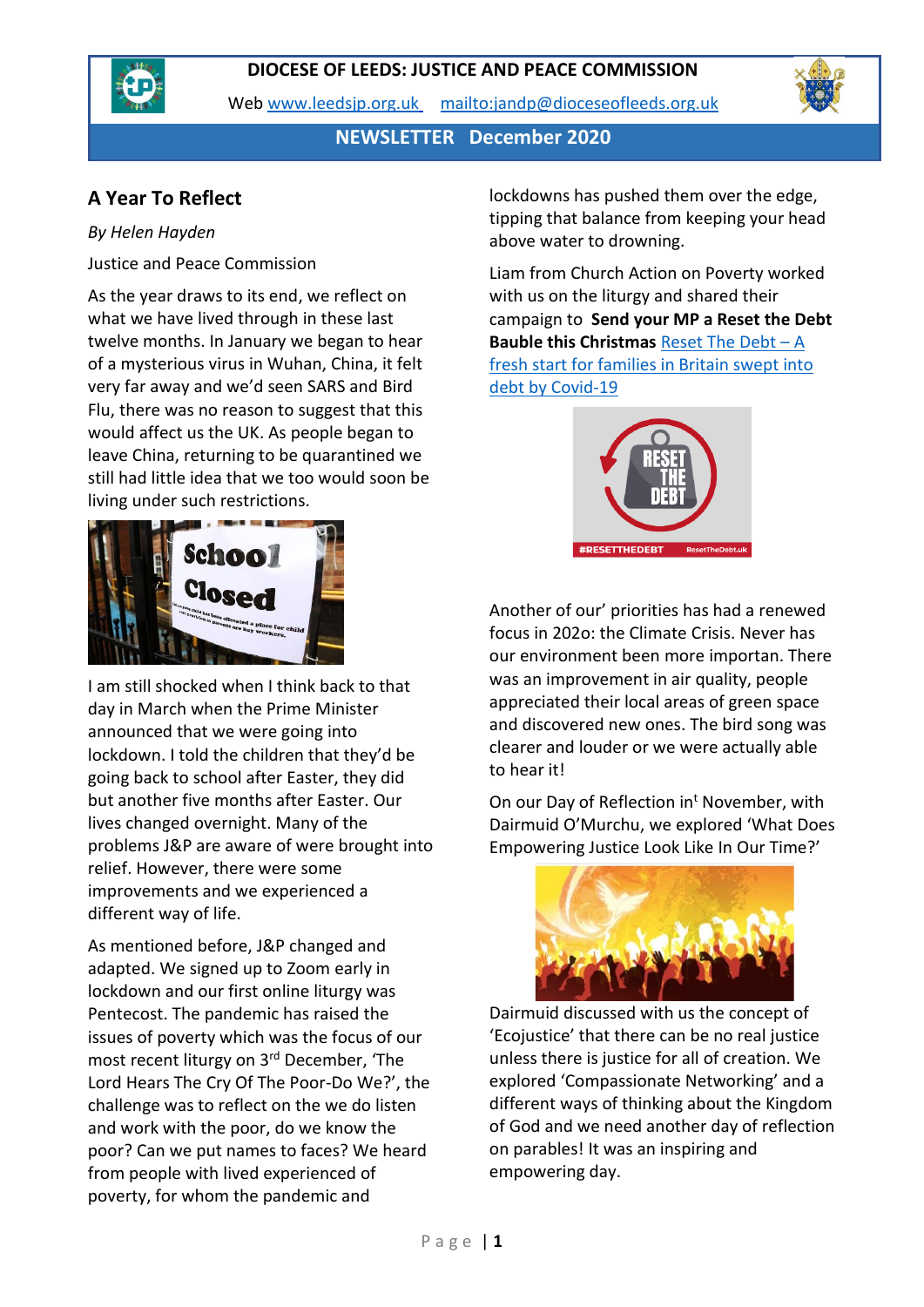

Web [www.leedsjp.org.uk](http://www.leedsjp.org.uk/) <mailto:jandp@dioceseofleeds.org.uk>

#### **NEWSLETTER December 2020**

It was during lockdown that we learned that the draft Environment Policy, prepared by a group of Commission members and other volunteers, had been agreed by the Diocesan Trustees. Now we need to work alongside parishes as they seek to understand what this means for parish communities.

There are negatives with Zoom; praying and singing together communally is difficult but the fact that it enables us to come together, see one another, discuss and reflect is a blessing. There are huge benefits also; we have been joined by people from the United States, Ireland and various parts of the UK. This would not be possible previously. The networking mentioned earlier takes on a whole new level!



The pandemic has shown us how utterly connected we are as a global community. What happens in one part of the world will affect us. The way we live, what we buy and sell, the way we travel and heat our homes affect other people. This realisation means that we can act to have a positive impact especially for the poorest, most vulnerable communities.

As we go into 2021 with the roll out of a vaccine, we need to consider that we might not want to go back to our old lives and ways of living. We do not have to. We have all missed people and being together, yet people have thought more about others this year than ever before. Many people have lost loved ones, and many have struggled throughout this year. It is with these people

in mind that we need to create a global society which empowers.

We need to fight for the poor and make sure that we build a future that children are not hungry, people are not desperate, that our wealth is shared and that we tackle the causes of poverty so abhorrent in one of the riches countries in the world. We need to repair our relationship with our environment, we have lived with less this year, we have lived more simply, this may cause economic problems in the short term but if we can share wealth, we can create a fairer and more sustainable society.

The three priorities of the Justice and Peace Commission allow us to undertake this work, to do our bit to tackle the climate crisis, UK poverty and bring about peace.

The focus of our next liturgy in the new year will be peace, please join us to pray for ways we can care for each other.

# **'Pathways to Peace for Earthlings' Sunday 17 January 4pm-5pm**

#### **Via Zoom**

Join us for some prayer, reflection and quiet time on Peace Sunday. We reflect on the Pope's message *"A culture of Care as a Path to Peace".*

A culture of care is needed both in relating to everyone else on this planet and in how we care for the planet itself – do we often view ourselves as 'Earthlings' – people with a Common Home?

The liturgy will last no more than an hour. Please click here to register via Eventbrite

<https://tinyurl.com/jppeace2021>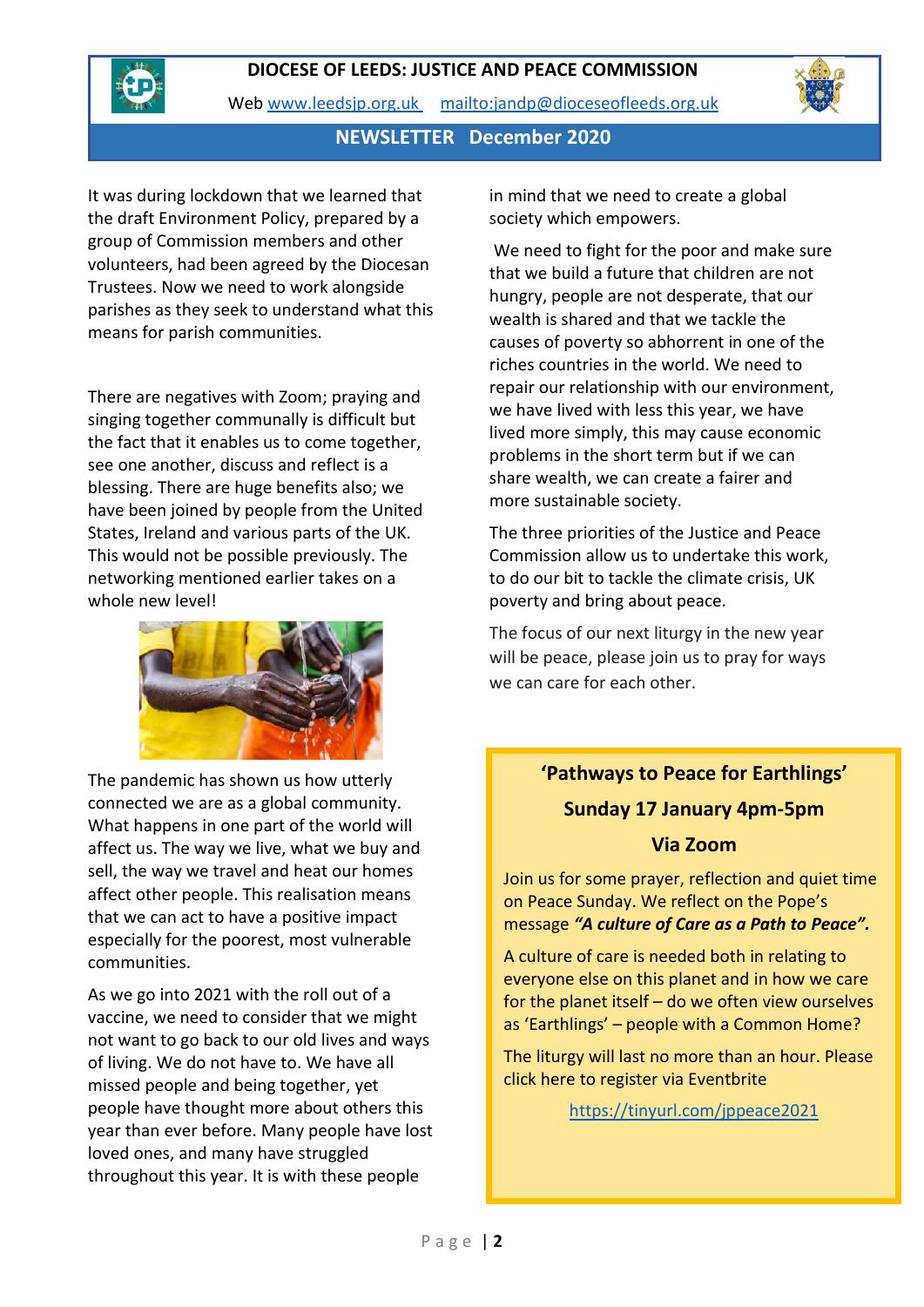



**NEWSLETTER December 2020**

# **Living Laudato Si': Your Planet and Your Parish.**

*Sr Margaret Atkins, Boarbank Hall.*

Around fifty people were involved in a recent Zoom weekend from Boarbank Hall on the theme *Living Laudato Si': Your Planet and Your Parish*. It aimed to inspire, inform, connect and encourage anyone wanting to engage in practical and prayerful projects in response to the encyclical, especially through parish groups and activities. After all, the Church, with its combination of local and global networks, is the perfect structure for helping to reshape the world in its current state of crisis. We need small parish groups to be the leaven in the lump of the Church, and the Church to be the leaven in the lump of the world.



The original plan had been to have a residential weekend at Boarbank. Switching to Zoom, for obvious reasons, enabled us to reach far more people, and led to a very lively set of conversations, and in particular the pooling of questions, information, ideas and experience. We are still busy collating the fruits of these to share with the group, and more widely.

The long weekend began and ended with encouragement from two bishops who have led from the front in their own dioceses and more widely. Bishop Richard Moth set a prayerful tone with his reflection on the importance of taking time to attend and discern. Bishop John Arnold concluded by encouraging us to respond to both *Laudato Si'* and *Fratelli Tutti* with faith and hope.

On Saturday we had three talks, well spaced to allow people to escape from their screens in between! Trish Sandbach, who worked for many years for OXFAM and is now an assessor for the *LiveSimply* award, talked us through the process of leading her own parish to the award, and added some theological reflection inspired also by the encyclical. John Paul de Quay, founder of the Ecological Conversion Group and the *Journey to 2030* website, both supported by the Bishops' Conference, spoke about ecological conversion, and answered with humour imagined objections that he has frequently encountered. Sr Margaret Atkins spoke about the way in which the power of technology can shape our mindsets, distancing us from reality and generating both pride and thoughtlessness.

Sunday afternoon and evening were dedicated to questions to our panellists, who covered a range of topics: wildlife gardening, organic gardening, tree planting and compost; energy saving and installing electric points; disinvestment and reinvestment; reducing waste; connecting with the younger generation, and listening to the cry of the poor. The very informative and lively questions and answers were supplemented by an equally active contribution on the chat from the participants.



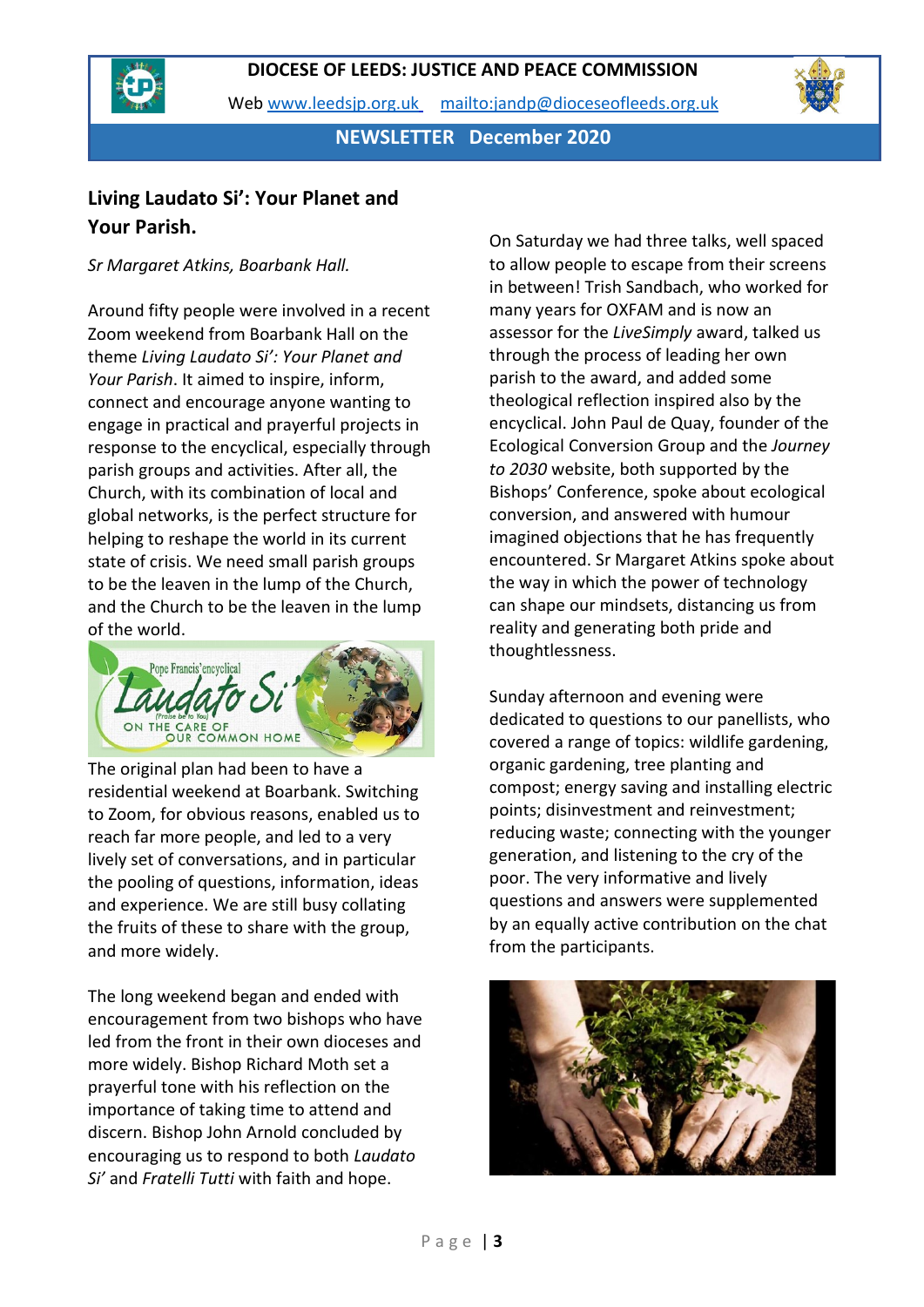

Web [www.leedsjp.org.uk](http://www.leedsjp.org.uk/) <mailto:jandp@dioceseofleeds.org.uk>

### **NEWSLETTER December 2020**

On the final evening, we made space for general discussion, with a focus on how to take the work of the weekend forward, in particular by benefiting from contacts with each other: various possibilities for online groups and contacts are now in process. The resources shared over the weekend by participants will also be made available in a user-friendly form, especially through the Journey to 2030 website. About - The Journey [to 2030](https://journeyto2030.org/about/#:~:text=The%20Journey%20to%202030%20will%20celebrate%20the%20successes,by%202030%2C%20we%20run%20the%20risk%20of%20)

Two other features made the weekend more than an online conference. We shared online Night Prayer, and one Morning Prayer, beautifully presented by Karen Groves and John Moffat, our online hosts. We also offered participants a screen-free activity each day, to enable them to pray, reflect and act on themes relevant to the whole weekend.

We found that there was certainly enough interest to repeat the weekend, probably more than once. If you are interested or know anyone who might be, please contact Sr Margaret on

[margaret@boarbankhall.org.uk,](mailto:margaret@boarbankhall.org.uk) or just keep an eye on the *Journey to 2030* or Boarbank Hall [\(www.boarbankhall.org.uk\)](http://www.boarbankhall.org.uk/) websites. The more we can do to encourage, inform and support each other, the more hope and joy there will be in a dark and threatened world.

And one final task for you. Where are all the millions of trees we need to plant in this country going to come from? Well, how about you?

This year is a great one for acorns. Oaks have long tap roots, so the best plant pots for them are upcycled plastic drinks bottles! Simply cut the top off, and make a drainage hole or two in the bottom and plant the

acorn. In a few years' time, you will have to find a good place to plant it, perhaps with the help of your Church or a local community group.

Best of all, find some young people to do this with - your children or your grandchildren. They will be around to see the miracle of this little acorn growing into a majestic tree. So will their children and grandchildren....



Saving waste, reducing carbon, helping biodiversity, creating beauty, great exercise, and really good fun. What better way of growing hope this autumn? Not so much 'Pay as you Go', rather 'Pray as you Grow!'

# **Livesimply award**

For more information on the Live Simply Award please see CAFOD's website on [Livesimply award | CAFOD](https://cafod.org.uk/Campaign/Livesimply-award) and listen to our Vice Chair Trish Sandbach in this LiveSimply video<https://youtu.be/PKZ4k8DhckI>

#### Catholic Agency for<br>Overseas Development  $C^{\prime}$   $\rightarrow$   $C^{\prime}$   $\rightarrow$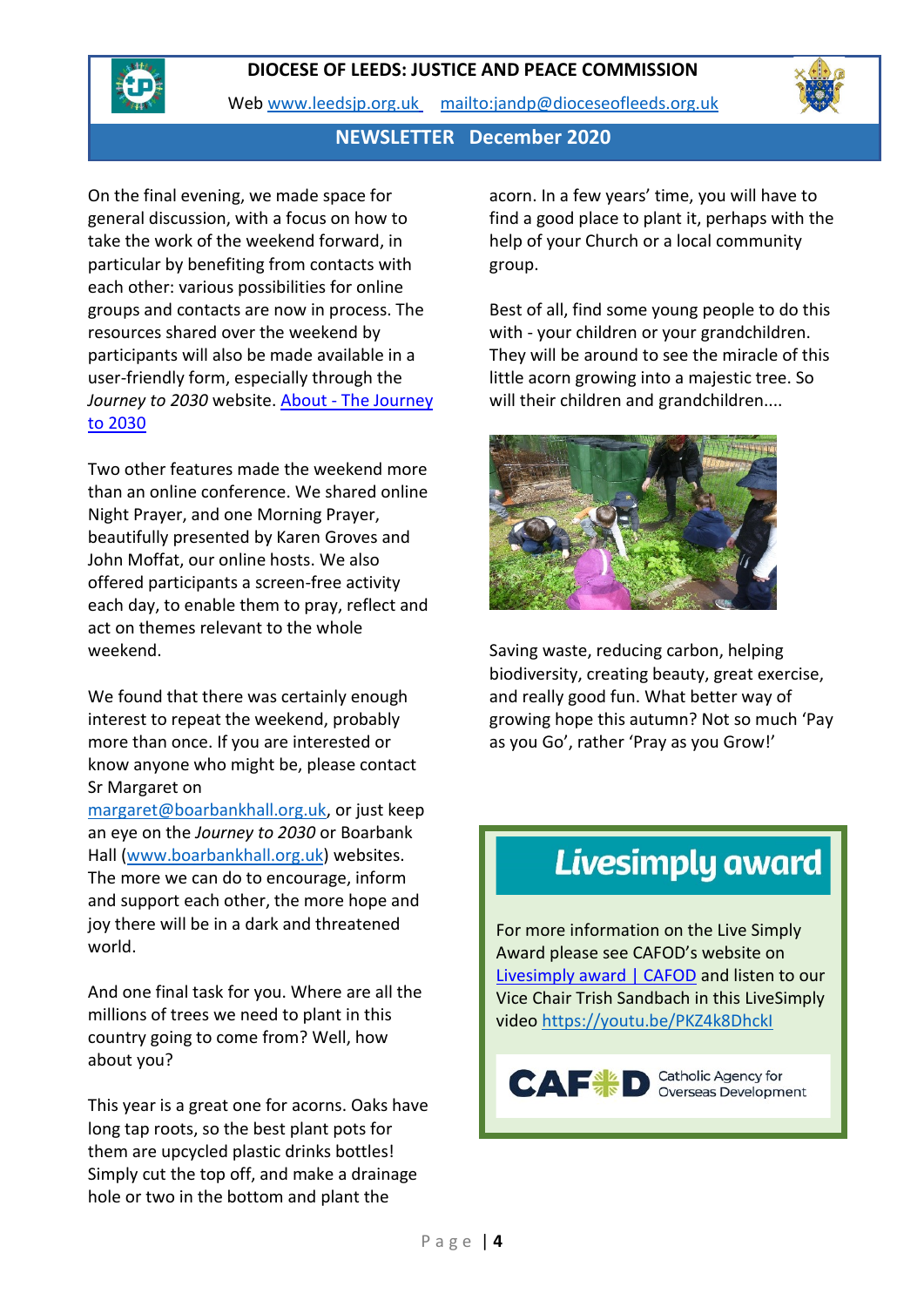

Web [www.leedsjp.org.uk](http://www.leedsjp.org.uk/) <mailto:jandp@dioceseofleeds.org.uk>

**NEWSLETTER December 2020**

# **Commemoration of the Women Martyrs of El Salvador**

*By Sr Gemma Simmonds*

*On 2nd December the Romero Trust, in conjunction with Pax Christi and CAFOD organised a service to commemorate the 40th anniversary of the assassination of 4 Maryknoll sisters by paramilitaries in El Salvador. The following address was given at that service by Sr Gemma Simmonds.*



From the earliest time in the church's history the martyrs have been commemorated by consecrating altars that enclose within them the bodily relics of those who died for their faith. There are no such altars for the women martyrs of El Salvador, but we come together this evening to venerate their memory and to acknowledge a church nourished on their blood and built on the strong pillars of their sacrifice.

No such honour was done, no such acknowledgement made on the day when the violated and bullet-ridden bodies of Maura Clarke, Ita Ford, Dorothy Kazel and Jean Donovan were discovered buried in a shallow grave not far from the airport where they had last been seen alive. Like many other women across the world who fall victim to the brutalities of armed conflict, these martyrs for their faith were raped before they were murdered. It may seem strange, even shocking for me to dwell on this aspect of their death, but I do so in order to honour them.

The Catholic Church has laid great emphasis on virginity and the protection of chastity as a sign of holiness. Whether the virgin martyrs of early Rome like St Agnes and St Emerentiana, nuns like St Therèse, the Little Flower, or young lay women like Maria Goretti, the emphasis has been on purity, with all the questions that that raises for many modern women about the glory and complexity of human sexuality and our concept of holiness. We are not only here to honour the American missionaries to El Salvador. We are honouring also the many women: catechists, and those who evangelised simply through the witness of lives lived for others, who also died during the horrors of the military repression. Many of them were wives and mothers, others perhaps made different life choices, but their bodies were in every way sacred: blessed, broken and shared in their generous witness to justice and their firm resistance of evil. Three of the American missionaries were religious sisters, vowed to chastity. Jean Donovan was engaged to be married. The National Guardsmen who raped and killed them may well have thought that they were subjugating and humiliating these women, taking something away from them. But in perpetrating these appalling violations they were also uniting them in the closest possible union with Christ himself.

Theologian David Tombs has written vividly of the custom prevalent in ancient Rome of sexually humiliating conquered kings and military leaders before executing them. He points to the fact that in the Gospel narratives Jesus is stripped naked no less than four times and paraded in front of hundreds of soldiers. He suggests the possibility that Jesus was sexually abused and humiliated as part of the preparation for his death. This would not be unusual when dealing with a high status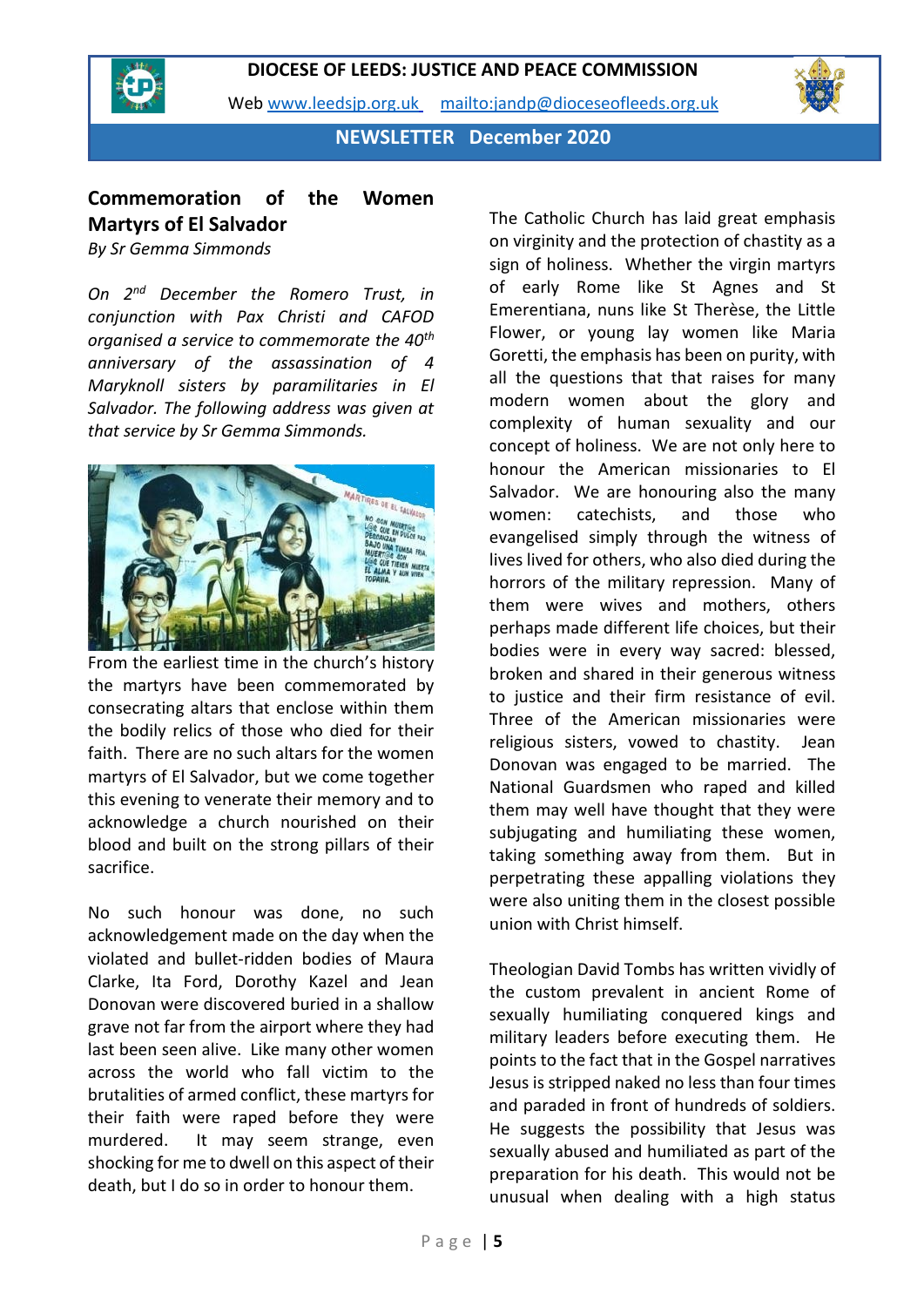

Web [www.leedsjp.org.uk](http://www.leedsjp.org.uk/) <mailto:jandp@dioceseofleeds.org.uk>

**NEWSLETTER December 2020**

prisoner. The Romans liked to reduce his status as a leader and a man in order to terrify his followers into submission. In its subsequent depictions of Christ's crucifixion and suffering the Church has preferred to draw a veil of discretion over this brutal possibility, as it often draws a veil of discretion and forgetfulness over facts which don't entirely fit with our stylized notions of holiness. Whatever the factual truth of this, the ancient creeds also teach us that, in his humiliation and death, Jesus descended into hell. It was there that he was waiting to be met by the women we commemorate today.

They are not only remembered and venerated for the heroic witness of their death. They are remembered and venerated for the passion with which they gave their lives to the suffering people of El Salvador. It was a passion inspired by the courage of the religious leaders of the *pueblos* where they ministered. Shortly before her death, Maura wrote to a friend,

*'[The campesinos] are the most rugged and faith-filled men and women […] It takes courage for them to continue any celebration of the word or meetings because anyone suspected of being […] attached to the church is in serious danger […] The poor really strip you, pull you, challenge you, evangelise you, show you God' (1)*

The missionaries and *campesinas* had the courage to remain alongside the crucified people of El Salvador despite knowing the mortal danger to themselves. They entered into the worst hell that human beings can devise for one another in terms of cruelty, violence and deliberately inflicted poverty. It was here that they met the crucified Jesus. He himself tells us that whatsoever we do to the least of his sisters and brothers we do to him. If we allow it to, their need strips us, pulls us, challenges us, evangelises us and shows us God. But few of us allow ourselves to be challenged and called in this way. Few of us

find the heart, as Maura, Ita, Dorothy and Jean did, to give so much of ourselves to others or to Christ in others.

These martyrs and their families were also stripped of justice in the aftermath of their death. The most shameful thing that happened to them was not the manner of their death but the way in which their own government, the Salvadorian government and some Church leaders were willing to compromise and deny the reality of their own collusion with the deaths of these and other martyrs like Oscar Romero in order to safeguard what they thought of as the overriding value of their own political and ideological goals.

The death of the women martyrs of El Salvador lays wide open, even today, questions which continue to challenge us. Our rigid notions of holiness may lead us to forget the embodied beauty of the human person and the dignity that we all carry as children of God, irrespective of what happens to those bodies. Our desire to stay safe can lead us to make alliances that are profoundly ungodly, when all the while the poor come dangerously close to Jesus as he lives deeply immersed in the very margins of society. Maura, Ita, Dorothy and Jean found among El Salvador's poor something worth living and dying for.

Those who killed them thought they were taking away the value of their lives. What they and those who colluded with them did was to show for all the world to see the shining glory of those who dare to go down into hell with the crucified Jesus only to rise with him again for all eternity.

(1) Donna Whitson Brett and Edward T. Brett eds., *Martyrs of Hope: Seven US Missioners in Central America,* (Maryknoll NY., Orbis, 2018), p. 235

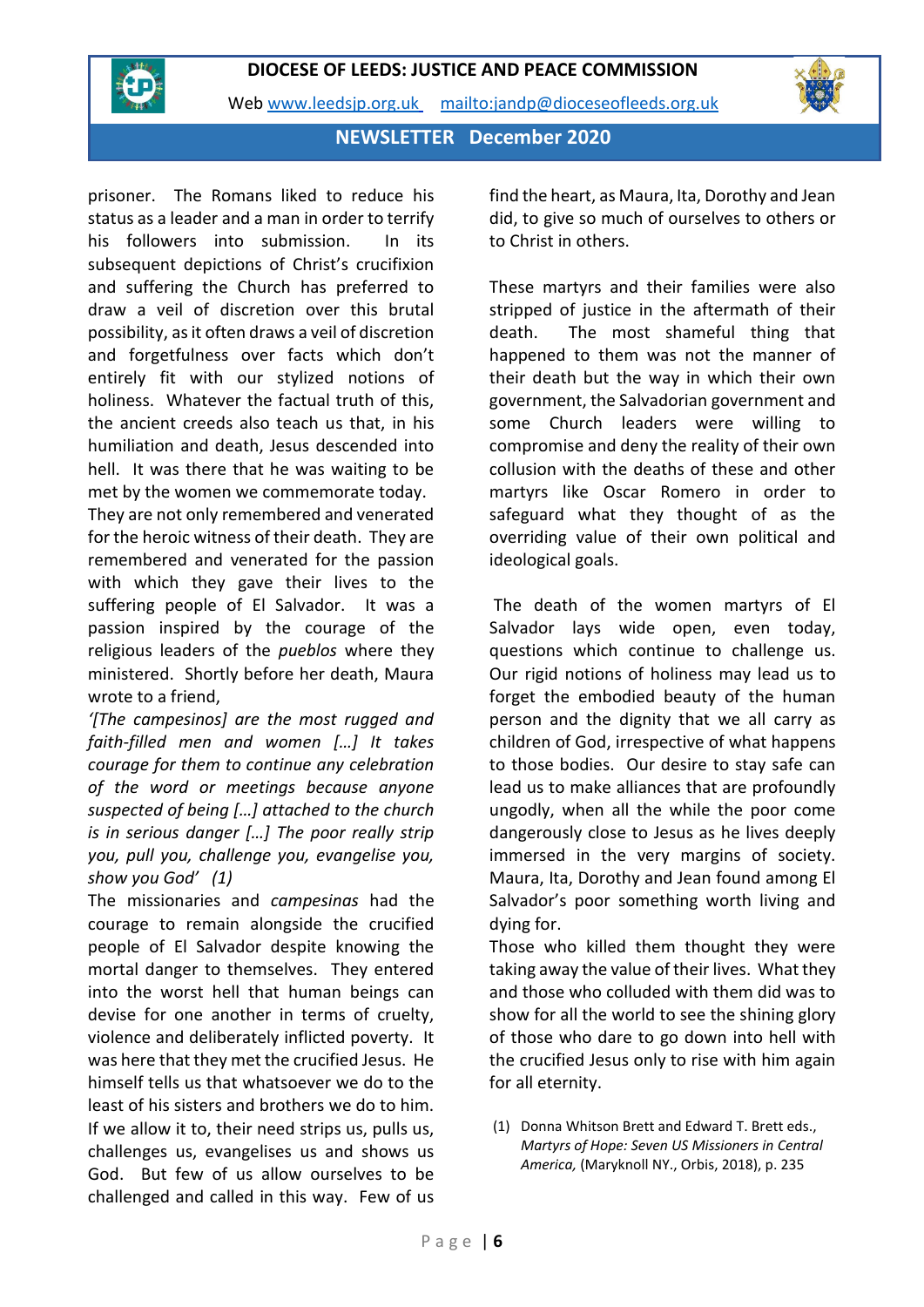

Web [www.leedsjp.org.uk](http://www.leedsjp.org.uk/) <mailto:jandp@dioceseofleeds.org.uk>

**NEWSLETTER December 2020**

#### **Prayer this Christmas**

God of joy Remind me to rejoice Wrapped up in my Christmas gifts Tied down in my debts I have forgotten God of peace, Remind me of your calm In my anxiety And in my haste I have forgotten God of all Remind me Of the true light of Christmas Of your gift shared

In my own wants And in my own needs I have forgotten Wrapped up in my little world Remind me of your world God of joy, remind me To rejoice **Amen.** *Linda Jones/CAFOD*



**The J&P Commission members and Helen wish you and your families a very Happy and Holy Christmas.** 

**Thank you for your continued support and may the new year bring renewed hope.** 



We look forward to seeing you on one of our online Zoom events in 2021 or even inperson!

**Don't forget – you can now donate £5 towards our work simply by texting Churchjp to 70500**

See our website for other donation options